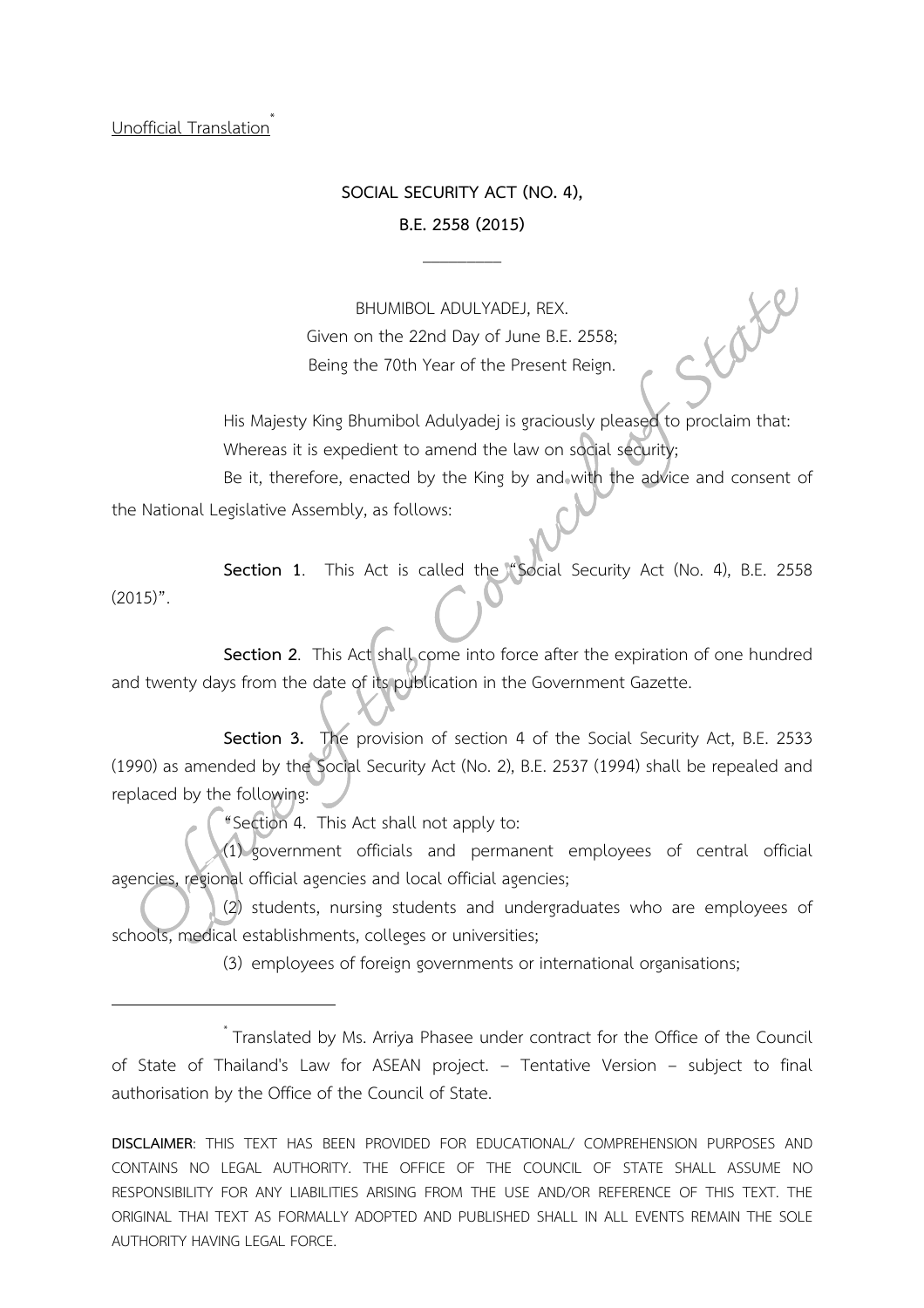(4) other entities or employees as prescribed in Royal Decrees."

**Section 4.** The definition of "employee" in section 5 of the Social Security Act, B.E. 2533 (1990) shall be repealed and replaced by the following:

""employee" means a person who works for the employer in return for wages;"

**Section 5.** The definition of "disability" in section 5 of the Social Security Act, B.E. 2533 (1990) shall be repealed and replaced by the following:

""disability" means loss of an organ, loss of the capacity of an organ or body or loss of normal mental condition to the extent that the ability to work is reduced to a stage of being unable to work as normal in accordance with the criteria prescribed in the Notification by the Secretary-General by and with the advice of the Medical Committee;"

**Section 6.** The definition of "disaster" shall be added between the definitions of "unemployment" and "Fund" in section 5 of the Social Security Act, B.E. 2533  $(1990):$ 

""disaster" means fire, storm, flood or geohazard including other dangers, whether caused by nature or human action, which are detrimental to life or body of the public or property of the public or State;"

**Section 7.** The provision of section 8 of the Social Security Act, B.E. 2533 (1990) as amended by the Social Security Act (No. 2), B.E. 2537 (1994) shall be repealed and replaced by the following:

"Section 8. There shall be a committee called the "Social Security Committee", consisting of the Permanent Secretary of Ministry of Labour as Chairperson; a representative of the Ministry of Finance, a representative of the Ministry of Social Development and Human Security, a representative of the Ministry of Interior, a representative of the Ministry of Public Health and a representative of the Bureau of the Budget as members, together with seven representatives of employers and seven representatives of insured persons appointed by the Minister as members.

The Secretary-General shall be a member and secretary.

The representatives of employers and the representatives of insured persons under paragraph one shall be selected from an election, taking into account actual participation by the employers and insured persons, male and female proportions and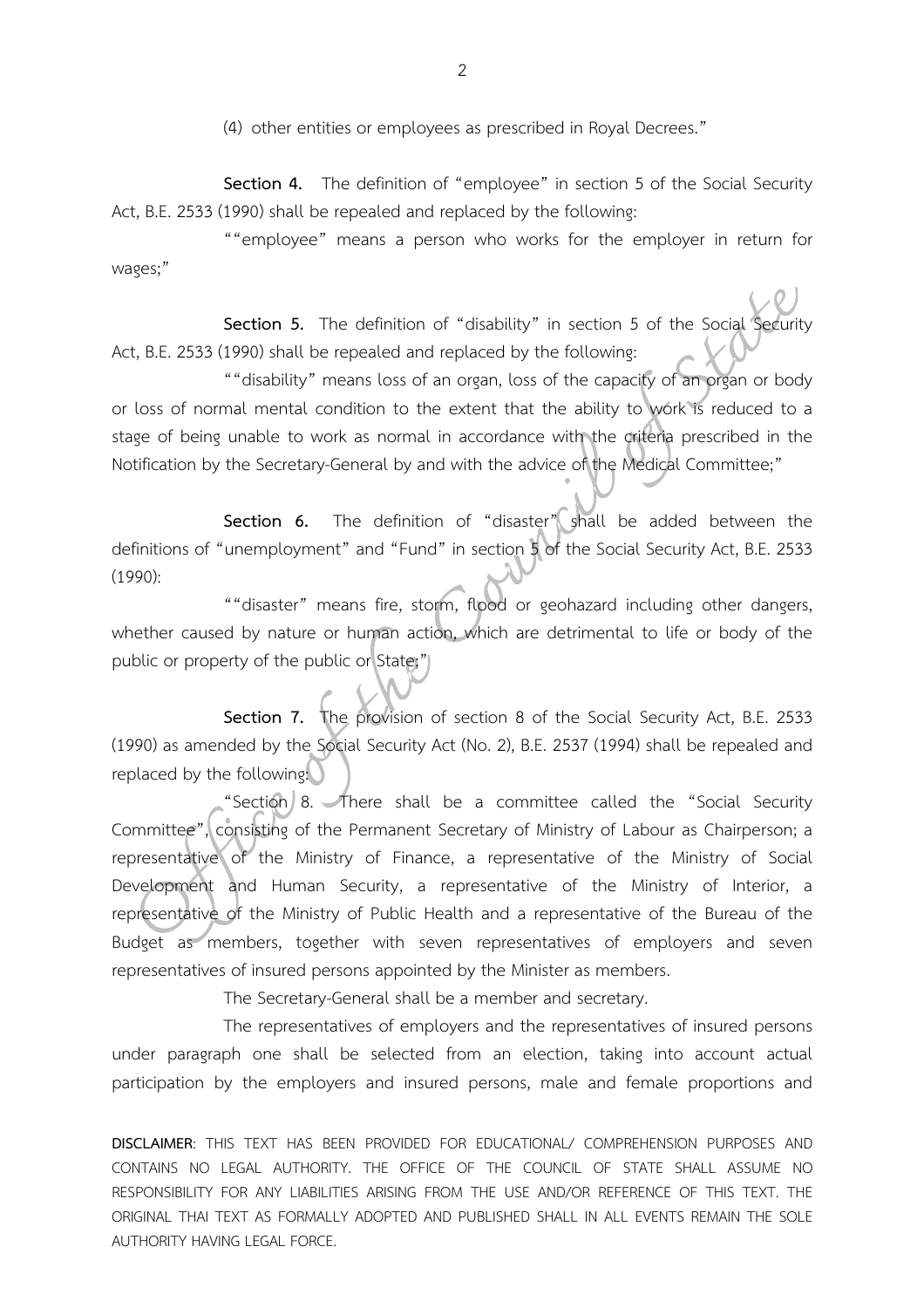effective participation by disabled and disadvantaged persons. The election criteria and procedures shall be in accordance with the rules prescribed by the Minister.

The Committee may appoint a government official in the Office as an assistant secretary."

**Section 8.** The following provisions shall be added as section 8/1, section 8/2 and section 8/3 of the Social Security Act, B.E. 2533 (1990):

"Section 8/1. The Committee shall have the power to appoint not more than seven qualified persons as advisors to the Committee, which shall be selected from persons with the knowledge, ability and experience of not less than ten years in monetary and financial matters, social security system, investment administration, administration and management, medicine, law and economics.

Criteria and procedures for selecting the qualified persons under paragraph one shall be in accordance with the rules prescribed by the Minister by and with the advice of the Committee.

Section 8/2. A member appointed by the Minister under section 8 or an advisor appointed by the Committee under section 8/1 shall have qualifications and possess no prohibited characteristics as follows:

- (1) being of Thai nationality;
- (2) not being of unsound mind or of mental infirmity;
- (3) not being incompetent or quasi-incompetent;
- (4) not being bankrupt or not having been bankrupt due to dishonesty;

(5) not having been subject to an imprisonment penalty by a final judgement

to imprisonment, except for an offence committed through negligence or a petty offence;

(6) not having been ordered by a judgment or an order of the court that his or her assets shall vest in the State on the grounds of unusual wealth or an unusual increase of assets;

(7) not having been expelled, dismissed or discharged from a State agency or private business premises on the grounds of dishonest performance of duties;

(8) not being a contractual party or not having an interest in business in which he or she is a contractual party or not having any business dealing with the Office, directly or indirectly;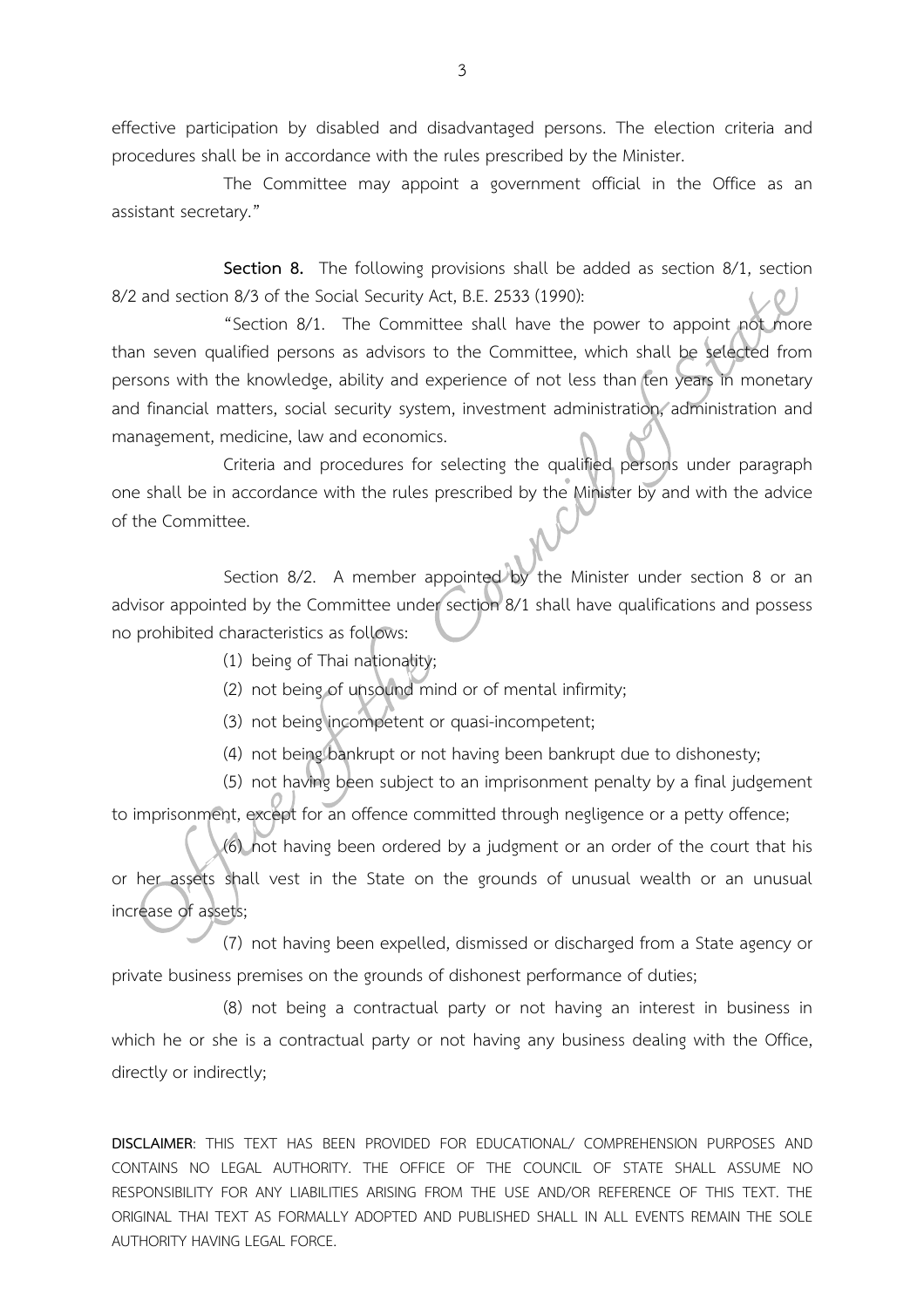(9) not being or not having been a political official, a person holding political position, a member of local assembly, a local administrator, a director or advisor of a political party or an official of a political party, except where he or she vacates such office for not less than three years.

Section 8/3. A member appointed by the Minister shall be regarded as a person holding a high-ranking position under the Organic Act on Counter Corruption who shall present the account showing assets and liabilities to the National Anti-Corruption Commission. Such account shall be disclosed to the public no later than thirty days from the date of the expiration of the time limit prescribed for the submission of such account."

**Section 9.** The provision of section 10, paragraph one of the Social Security Act, B.E. 2533 (1990) shall be repealed and replaced by the following:

"Section 10. A member appointed by the Minister under section 8 or an advisor appointed by the Committee under section 8/1 shall hold office for a term of two years."

**Section 10.** The provision of section 11 of the Social Security Act, B.E. 2533 (1990) shall be repealed and replaced by the following:

"Section 11. In addition to vacating office on the expiration of term, a member appointed by the Minister under section 8 or an advisor appointed by the Committee under section 8/1 vacates office upon:

- $(1)$  death;
- (2) resignation;

(3) being dismissed by the Committee's resolution with the vote of more than one-half of the total number of the members in accordance with the rules prescribed by the Committee due to negligence in the performance of duty, disgraceful behavior or incapability;

(4) being disqualified or possessing any prohibited characteristics under section 8/2.

If a member appointed by the Minister or an advisor vacates his or her office prior to the expiration of the term, the Minister or the Committee shall appoint a person of the same description of qualification under section 8 or section 8/1 as a replacement director or advisor, as the case may be, and the person appointed to replace the vacated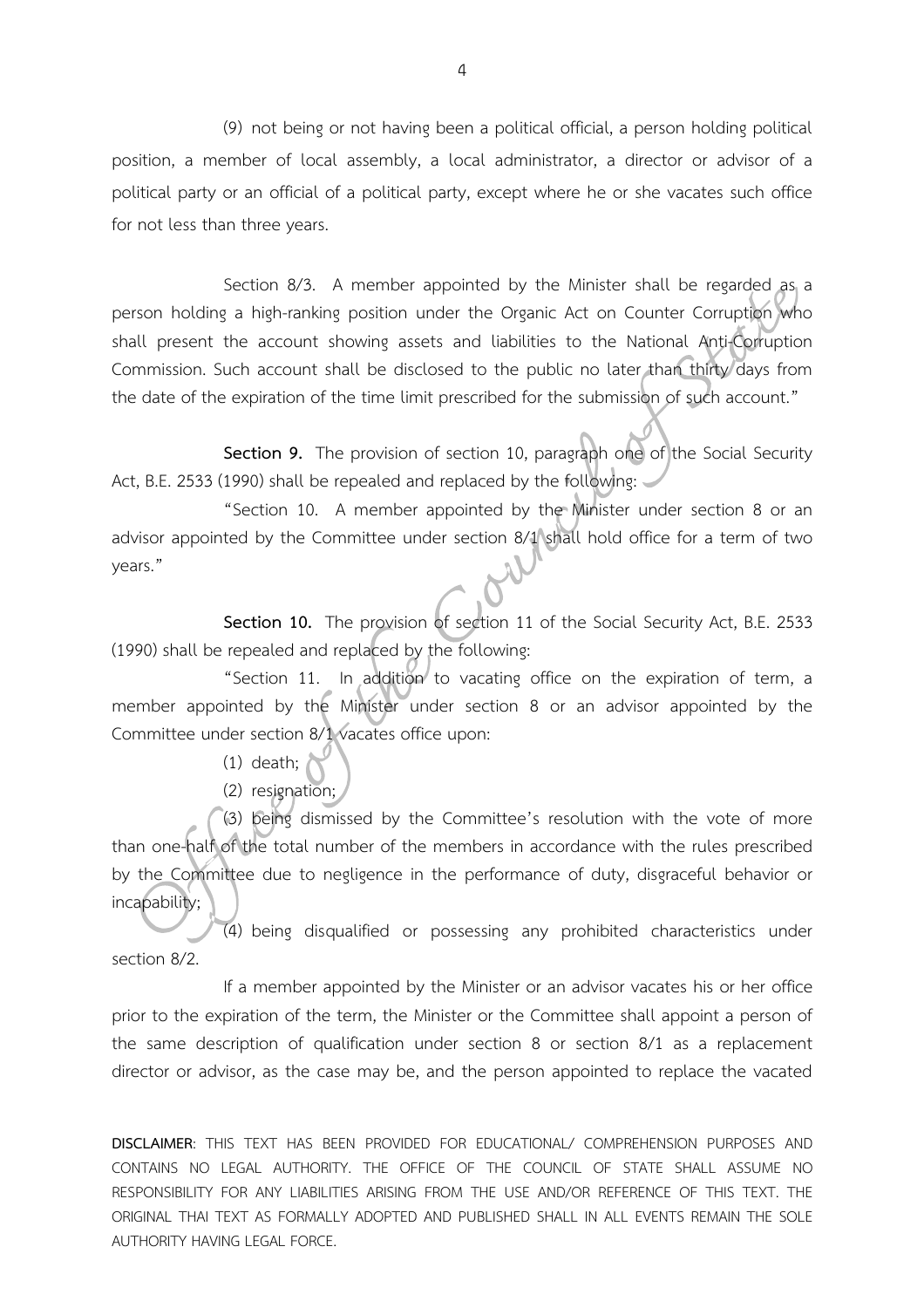position shall be in office for the remaining term of office of the member or advisor already appointed.

If the Committee has appointed an additional advisor while the appointed advisors are still in office, the person appointed as an additional advisor shall be in office for the remaining term of office of the advisors already appointed."

**Section 11.** The provision of section 14 of the Social Security Act, B.E. 2533 (1990) as amended by the Social Security Act (No. 2), B.E. 2537 (1994) shall be repealed and replaced by the following:

"Section 14. There shall be a committee called the "Medical Committee", consisting of a chairperson and other members, totaling not more than sixteen persons appointed by the Minister.

A representative of the Office shall be a member and secretary.

The chairperson and other members under paragraph one shall be selected from qualified persons in various fields of the medical profession or in health economics or healthcare quality development and shall include one representative each from the employers and insured persons. The chairperson and other members shall hold office for a term of two years.

The provisions of section 8/1, paragraph two, section 8/2, section 10, paragraph two, section 11, section 12 and section 13 shall apply, *mutatis mutandis*."

**Section 12.** The provision of section 15 (2) of the Social Security Act, B.E. 2533 (1990) shall be repealed and replaced by the following:

"(2) to prescribe criteria, rates and periods of time for the entitlement of the benefits under section 59, section 63, section 66, section 68, section 70, section 71 and section 72."

**Section 13.** The following provision shall be added as section 24/1 of the Social Security Act, B.E. 2533 (1990):

"Section 24/1. The Fund shall set up and maintain an accounting system proper to the Fund in accordance with the accounting standards, and there shall be entered the particulars of receipts and expenditures, the assets and the liabilities which shall represent actual and fair financial conditions together with the statements which are the sources of such entries. There shall be an audit committee appointed by the Minister to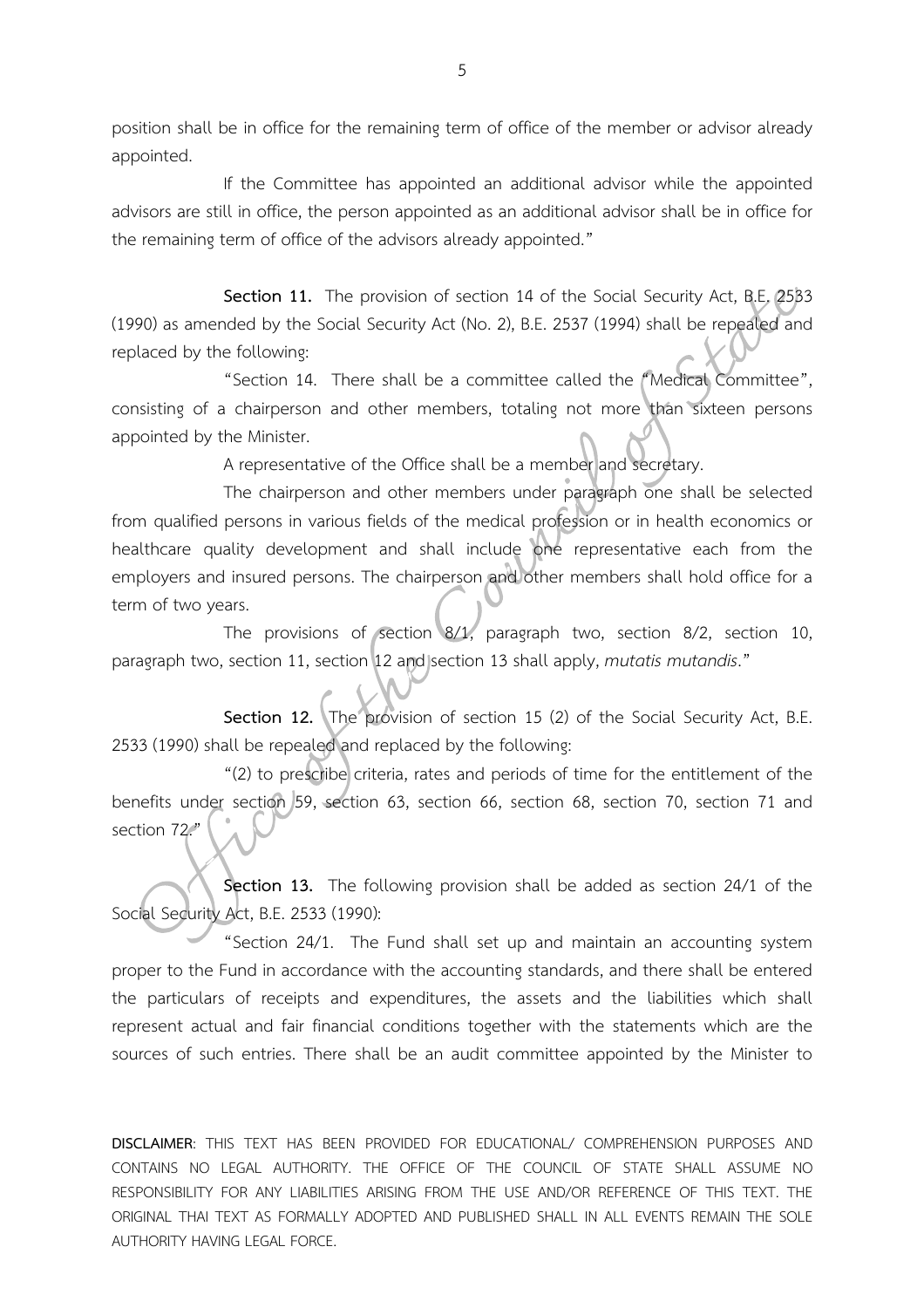supervise the transparency and compliance with the standards. An internal audit of accounts shall be conducted regularly.

Criteria, selection procedures, compositions and power and duties of the audit committee shall be in accordance with the rules prescribed by the Minister by and with the advice of the Committee, and the provisions of section 10, section 11, section 12 and section 18 shall apply, *mutatis mutandis*."

**Section 14.** The following provision shall be added as section 26, paragraph two of the Social Security Act, B.E. 2533 (1990):

"All immovable properties obtained from the Fund's acquiring of benefits under paragraph one shall not be regarded as State properties and the Office shall hold ownership of such properties for the benefit of the Fund."

**Section 15.** The provision of section 27 of the Social Security Act, B.E. 2533 (1990) as amended by the Social Security Act (No. 2), B.E. 2537 (1994) shall be repealed and replaced by the following:

"Section 27. The Committee shall present the financial statements of the Fund in the preceding year to the Office of the Auditor-General of Thailand within six months from the end of a calendar year for review and certification before proposing to the Minister.

The Minister shall present the financial statements of the Fund under paragraph one to the Council of Ministers for further proposing to the House of Representatives and the Senate for acknowledgement and publication in the Government Gazette."

**Section 16.** The following provision shall be added as section 27/1 in Chapter III *Social Security Fund*, Title I *General Provisions* of the Social Security Act, B.E. 2533 (1990):

"Section 27/1. The Office shall prepare and propose a condition assessment report of the Fund, showing the receipts and expenditures and future operational capacity to the Committee annually, and the Office shall disclose the same to the public."

**Section 17.** The provision of section 34 of the Social Security Act, B.E. 2533 (1990) shall be repealed and replaced by the following: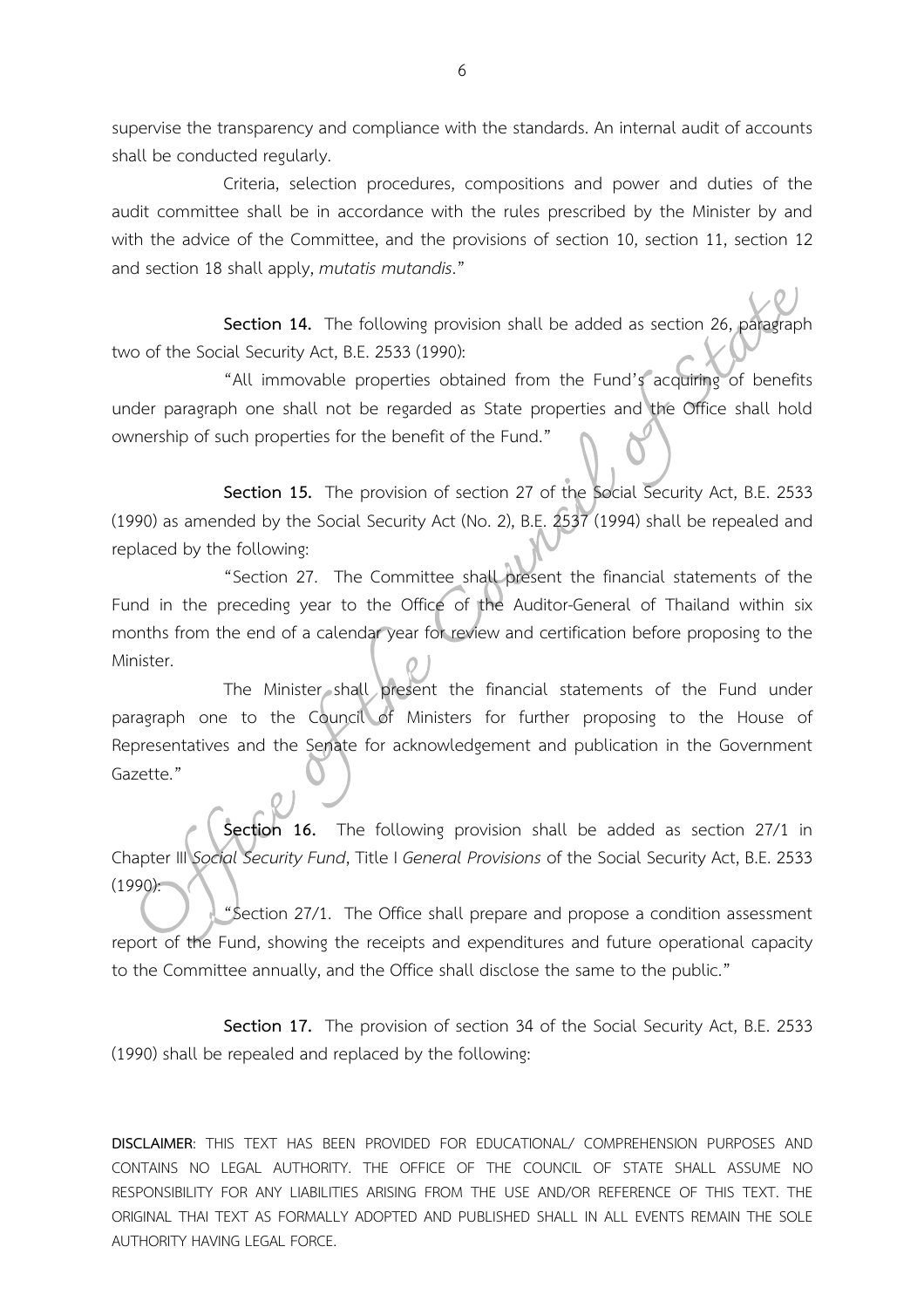"Section 34. An employer employing employees who are insured persons under section 33 shall file an employer registration form and insured registration form to the Office within thirty days from the date on which the employees have become insured persons, in accordance with the forms and procedures prescribed in the Notification by the Secretary-General."

**Section 18.** The provision of section 39, paragraph two of the Social Security Act, B.E. 2533 (1990) as amended by the Social Security Act (No. 2), B.E. 2537 (1994) shall be repealed and replaced by the following:

"The amount of money used as the basis for the calculation of the contributions required to be remitted by the insured person under paragraph one to the Fund according to section 46, paragraph three shall be in accordance with the rates prescribed in the Ministerial Regulations, taking into account also suitability with the current economic situation."

**Section 19.** The provision of section 40 of the Social Security Act, B.E. 2533 (1990) shall be repealed and replaced by the following:

"Section 40. Any other person who is not an employee under section 33 or not subject to this Act may apply to be an insured person under this Act by expressing his or her intention to the Office. Qualifications of such person shall be as prescribed in the Royal Decrees.

Criteria and rates of the contributions remitted by insured persons, types of benefits entitled to under section 54 and criteria and conditions of benefit entitlement shall be prescribed in the Royal Decrees.

The Government shall make contributions to the Fund at the rate prescribed in the Ministerial Regulations, but shall not exceed one-half of the amount of contributions received from the insured person under paragraph one."

**Section 20.** The provision of section 44, paragraph one of the Social Security Act, B.E. 2533 (1990) as amended by the Social Security Act (No. 2), B.E. 2537 (1994) shall be repealed and replaced by the following:

"Section 44. In the case where the fact relating to particulars in the form filed with the Office has changed, the employer shall notify the change or amendment of the particulars within the fifteenth day of the month following the month in which the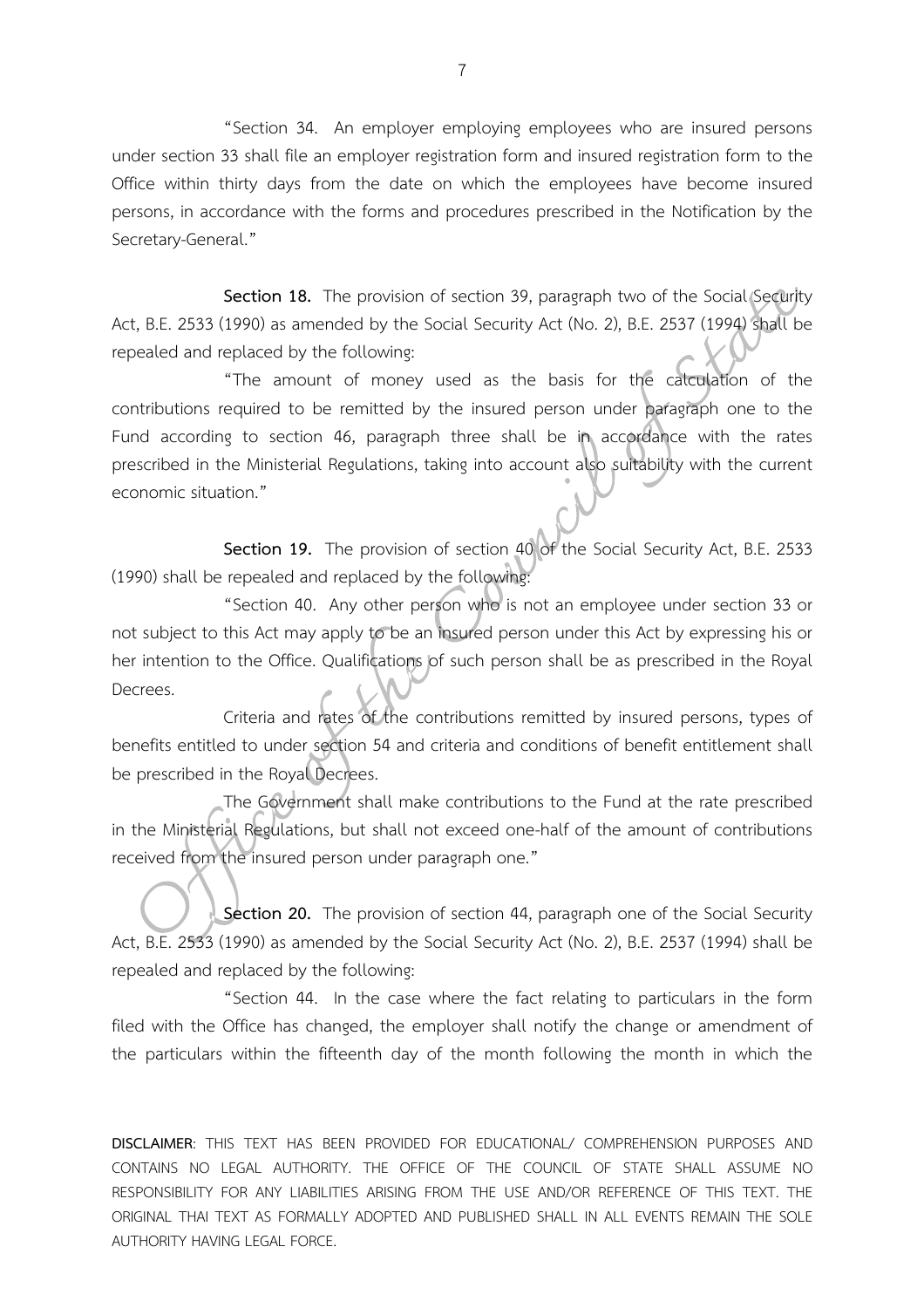change has taken place in accordance with the form and procedures prescribed in the Notification by the Secretary-General."

**Section 21.** The following provision shall be added as section 46/1 of the Social Security Act, B.E. 2533 (1990):

"Section 46/1. In the event of a serious disaster in any locality which has affected the economic circumstances, the Minister with approval of the Council of Ministers may issue a Notification to determine criteria, procedures and conditions for reduction of employers' and insured persons' contributions.

In the issuance of a Notification under paragraph one, impacts on the economic circumstances and stability of the Fund shall be taken into account, and the reduction may not be granted for a period of more than six months each time."

**Section 22.** The provision of section 47, paragraph one and paragraph two of the Social Security Act, B.E. 2533 (1990) as amended by the Social Security Act (No. 2), B.E. 2537 (1994) shall be repealed and replaced by the following:

"Section 47. The employer shall deduct from the wages of an insured person for each time wages are paid the amount required to be remitted as contributions on the part of the insured person under section 46, and it shall be deemed that the insured person has paid his or her contributions from the due date of payment of wages.

The employer shall remit the contributions on the part of the insured person deducted under paragraph one and on the part of the employer to the Office within the fifteenth day of the month following the month in which the deduction has been made and shall submit the form showing contribution remittances in accordance with the form and procedures prescribed in the Notification by the Secretary-General."

**Section 23.** The provision of section 49, paragraph one of the Social Security Act, B.E. 2533 (1990) shall be repealed and replaced by the following:

"Section 49. An employer who fails to remit the contributions on his or her part or on the part of the insured persons or fails to remit the full amount of the contributions within the period of time prescribed in section 47, shall pay a surcharge at the rate of two percent per month of the unremitted contributions or of the shortcoming amount from the day following the date on which the contributions must have been remitted, provided that the calculated surcharge shall not exceed the amount of contributions required to be remitted by the employer."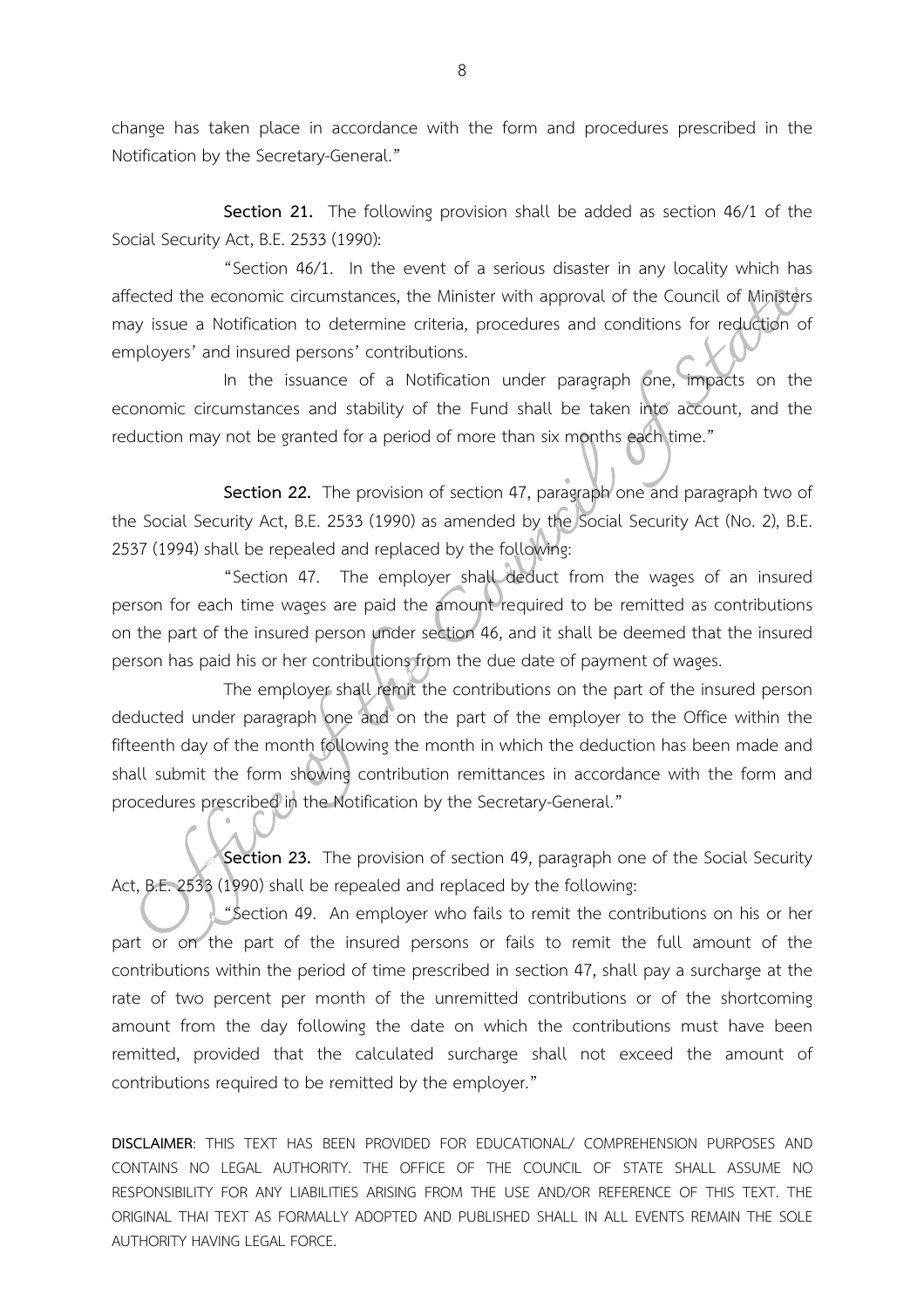**Section 24.** The provision of section 54 of the Social Security Act, B.E. 2533 (1990) shall be repealed and replaced by the following:

"Section 54. An insured person or a qualified person under this Act shall be entitled to receive the benefits from the Fund, as follows

(1) injury or sickness benefits, including health promotion and disease prevention;

(2) maternity benefits;

(3) disability benefits;

(4) death benefits;

(5) child benefits;

(6) old-age benefits;

(7) unemployment benefits, except for an insured person under Section 39.

State

The right to receive the benefits under paragraph one may not be transferred and is not liable to the executions."

**Section 25.** The following provision shall be added as section 54/1 of the Social Security Act, B.E. 2533 (1990):

"Section 54/1. Any claim or acquisition of rights or benefits under this Act shall not extinguish the rights or benefits to which an insured person or a qualified person under this Act is entitled under other laws."

**Section 26.** The provision of section 56 of the Social Security Act, B.E. 2533 (1990) as amended by the Social Security Act (No. 2), B.E. 2537 (1994) shall be repealed and replaced by the following:

"Section 56. An insured person or any other person who is of an opinion that he or she is entitled to any benefit under section 54 and wishes to receive such benefit shall file the application with the Office in accordance with the rules prescribed by the Secretary-General within two years from the date of such entitlement, and the Secretary-General or a person entrusted by the Secretary-General shall consider and take action promptly.

In the case where an application for the benefit is filed after the period of time specified in paragraph one, the applicant shall provide the reasons and necessity for failure in the filing of the application within such specified period of time to the Secretary-General. If the Secretary-General views that such reasons and necessity are valid, the Secretary-General shall accept such application for consideration.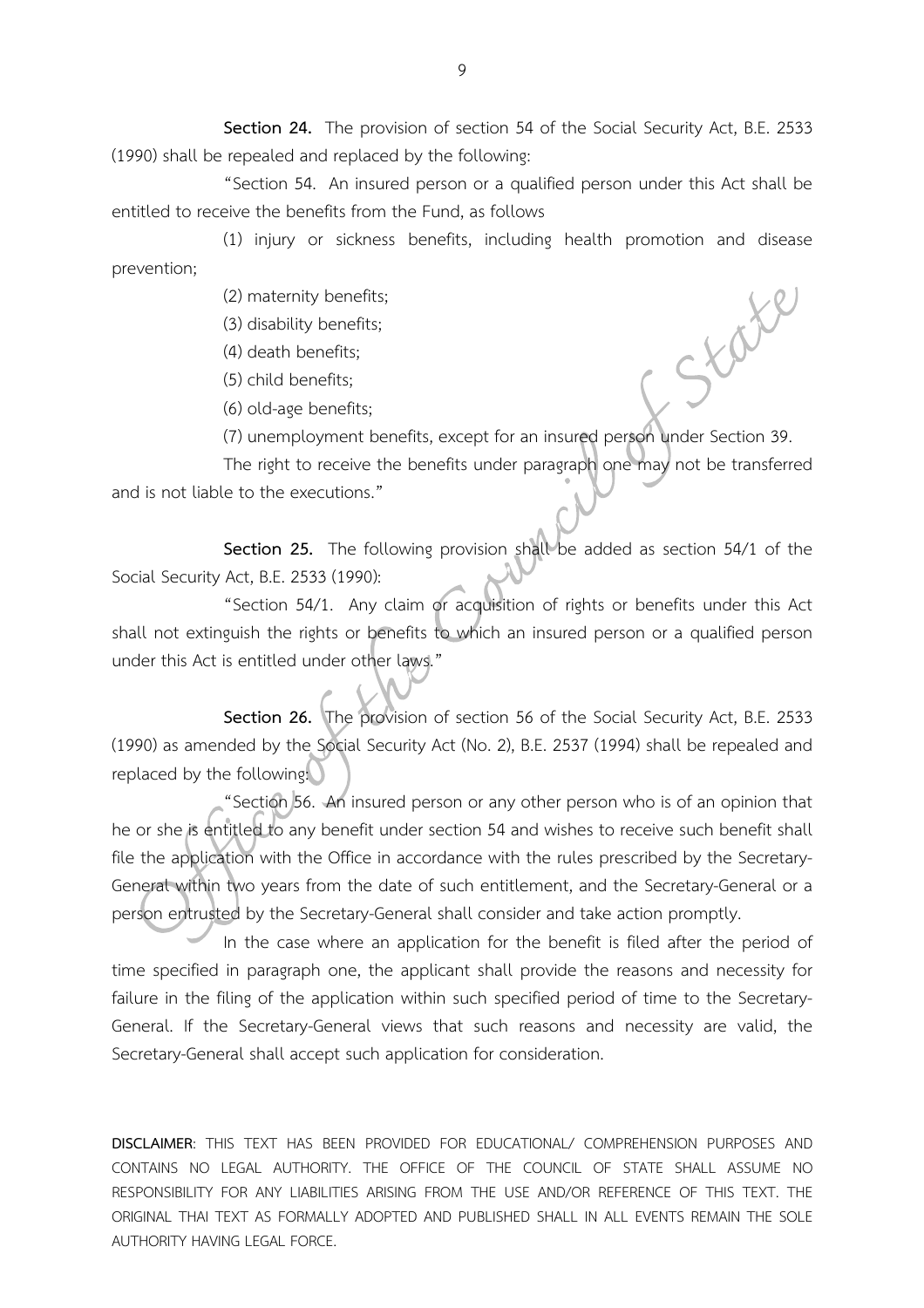Where the benefit under paragraph one is to be granted in monetary form and the insured person or the qualified person has been informed accordingly, the insured person or the qualified person shall collect such sum of money at prompt. If he or she fails to collect the same within two years from the date of receiving the notice from the Office, such sum of money shall vest in the Fund."

**Section 27.** The provision of section 56, paragraph one of the Social Security Act, B.E. 2533 (1990) as amended by the Social Security Act (No. 2), B.E. 2537 (1994) shall be repealed and replaced by the following:

"Section 57. In the calculation of daily wages for compensation for loss of earnings to an insured person under section 33, the highest wages used as the basis for contribution calculation in any three months within a period of fifteen months prior to the month of such entitlement shall be the basis for the calculation which shall be divided by ninety. In the case where an insured person has received wages for less than three months, the calculation shall be based on the average daily wages."

**Section 28.** The provision of section 61 of the Social Security Act, B.E. 2533 (1990) as amended by the Social Security Act (No. 2), B.E. 2537 (1994) shall be repealed.

**Section 29.** The provision of section 61 *bis* of the Social Security Act, B.E. 2533 (1990) as amended by the Social Security Act (No. 2), B.E. 2537 (1994) shall be repealed and replaced by the following:

"Section 61/1. In the case where an insured person is entitled to loss of earnings benefits under section 64 and section 71 simultaneously, such person shall be entitled to request to receive only one category of loss of earnings benefit, by stating his or her intention in accordance with the form prescribed by the Secretary-General."

**Section 30.** The provision of section 63, paragraph one of the Social Security Act, B.E. 2533 (1990) shall be repealed and replaced by the following:

"Section 63. Benefits for non-occupational injury or sickness shall consist of:

- (1) medical examination and diagnosis expenses;
- (2) health promotion and disease prevention expenses;
- (3) medical treatment expenses and rehabilitation expenses;
- (4) expenses for admission to and treatment in medical establishments;
- (5) medicine and medical supplies expenses;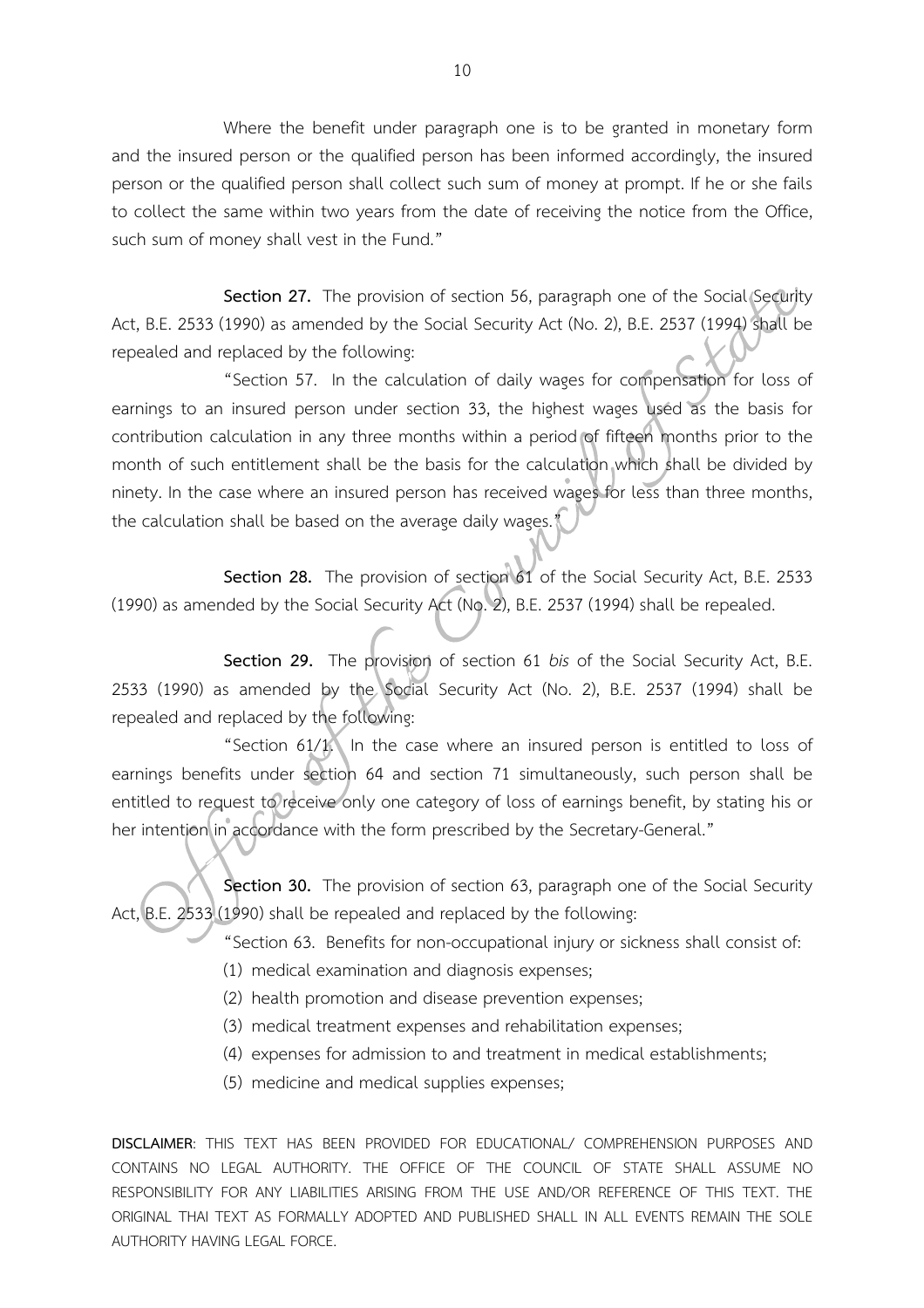(6) cost of ambulance services or transportation for patient;

(7) expenses paid as preliminary aids to an insured person in the case where the insured person has been damaged from medical services. When the Office has made such payment to the insured person, the Office will have the right to recourse against the wrongdoer;

(8) other necessary expenses."

**Section 31.** The provision of section 65 of the Social Security Act, B.E. 2533 (1990) as amended by the Social Security Act (No. 2), B.E. 2537 (1994) shall be repealed and replaced by the following:

"Section 65. An insured person shall be entitled to maternity benefits for oneself or for one's wife if the insured person has paid the contributions for not less than five months during the period of fifteen months before the date of receiving medical services.

In the case where the insured person has no wife, if the insured person has cohabited publicly with a woman as husband and wife in accordance with the rules prescribed by the Secretary-General, the insured person shall be entitled to maternity benefits for such woman."

**Section 32.** The provision of section 71 of the Social Security Act, B.E. 2533 (1990) as amended by the Social Security Act (No. 2), B.E. 2537 (1994) shall be repealed and replaced by the following:

"Section 71. In the case where an insured person has become disabled through a non-work related cause, he or she shall be entitled to receive loss of earnings benefits at the rate and for the period of time prescribed by the Medical Committee with approval of the Committee, provided that the loss of earnings benefits shall not exceed fifty percent of the wages under section 57.

In the case where an insured person has become disabled through a nonwork related cause and such disability is at a severe level according to the criteria prescribed by the Medical Committee with approval of the Committee, he or she shall be entitled to receive loss of earnings benefits at the rate of fifty percent of the wages under section 57 for  $l$ ife $"$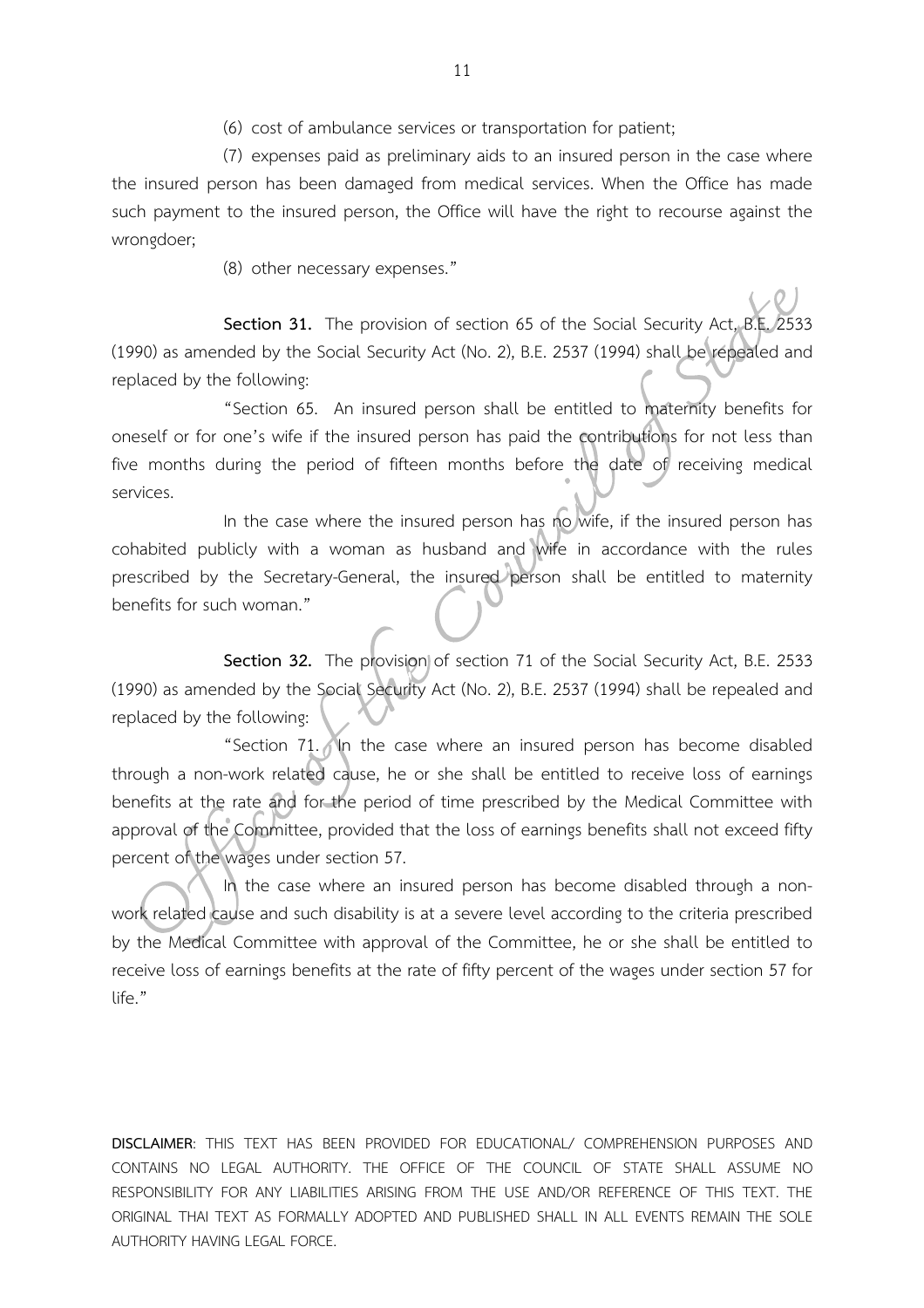**Section 33.** The provision of section 73 (2) of the Social Security Act, B.E. 2533 (1990) as amended by the Social Security Act (No. 2), B.E. 2537 (1994) shall be repealed and replaced by the following:

"(2) death allowances for a deceased insured person shall be paid to the person whom the insured person specified in writing to be entitled to receive such allowances. If the insured person did not set it down in writing, such allowances shall be equally shared among husband or wife, parents or children of such insured person as follows:

(a) If before his or her death, the insured person had remitted contributions for thirty six months or more but less than one hundred and twenty months, the allowance shall be paid in an amount equal to fifty percent of the monthly wages calculated in accordance with section 57 multiplied by four;

(b) If before his or her death, the insured person had remitted contributions for one hundred and twenty months or more, the allowance shall be paid in an amount equal to fifty percent of the monthly wages calculated in accordance with section 57 multiplied by twelve."

Section 34. The provision of section 73 *bis* of the Social Security Act, B.E. 2533 (1990) as amended by the Social Security Act (No. 2), B.E. 2537 (1994) shall be repealed and replaced by the following:

"Section 73/1. In the case where an insured person who received loss of earnings benefits due to sickness from chronic disease under section 64 or disability under section 71 is deceased, funeral expenses and allowances shall be paid according to section 73, and the loss of earnings benefits received by the insured person for the last month before the death shall be used as the basis for calculation.

If there is a person entitled to receive the funeral expenses and death allowances for the deceased insured person under section 73, such person shall be entitled to the funeral expenses and allowances under section 73 only."

**Section 35.** The provision of section 75 *ter*, paragraph one of the Social Security Act, B.E. 2533 (1990) as amended by the Social Security Act (No. 3), B.E. 2542 (1999) shall be repealed and replaced by the following:

"Section 75 *ter*. An insured person shall be entitled to child benefits for his or her children of the age as prescribed in the Ministerial Regulations but not older than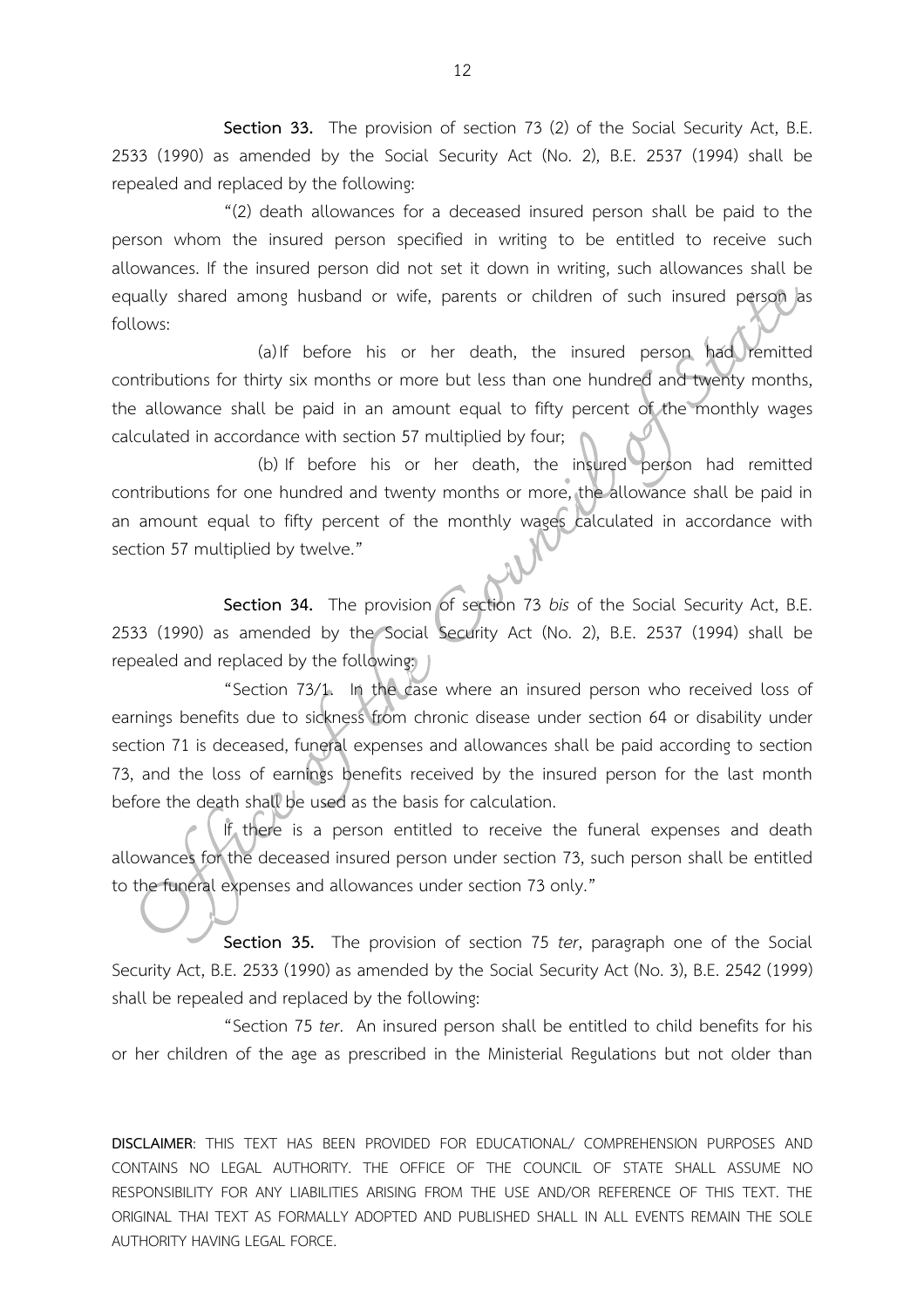fifteen years and not exceeding three children at a time. Such children shall not include an adopted child or own child adopted by another person."

**Section 36.** The following provision shall be added as section 77 *bis*, paragraph three of the Social Security Act, B.E. 2533 (1990) as amended by the Social Security Act (No. 3), B.E. 2542 (1999):

"When the insured person who does not have Thai nationality has ceased to be an insured person, whether or not he or she has paid the contributions reaching a period of one hundred and eighty months, and wishes not to reside in Thailand, he or she shall be entitled to receive superannuation gratuity in accordance with the criteria, procedures and conditions prescribed in the Ministerial Regulations."

**Section 37.** The provision of section 77 *quarter* of the Social Security Act, B.E. 2533 (1990) as amended by the Social Security Act (No. 3), B.E. 2542 (1999) shall be repealed and replaced by the following:

"Section 77 *quarter*. In the case where an insured person who is entitled to old-age benefits under section 77 *bis* is deceased before receiving such benefits or where a person who is receiving superannuation pension is dead within sixty months as from the month of his or her entitlement to such superannuation pension, the heirs of such person, who are alive on the date on which the insured person or the person receiving superannuation pension is dead shall be entitled to the superannuation gratuity.

The heirs mentioned in paragraph one shall be as follows:

(1) a child, except for an adopted child or own child adopted by another person, who shall be entitled to two portions. If the deceased insured person has three or more children, they shall be entitled to three portions;

(2) a husband or wife, who shall be entitled to one portion;

(3) parents or father or mother who is alive, who shall be entitled to one portion;

(4) a person whom the insured person specified in writing to be entitled to receive superannuation gratuity, who shall be entitled to one portion.

If there are no heirs in any of the sub-sections above or they were earlier deceased, the amount of money under section 77 (2) shall be divided among the eligible heirs of the sub-sections in which eligible heirs exist.

If there are no heirs entitled to receive superannuation gratuity under paragraph two, the following heirs of the insured person or the person receiving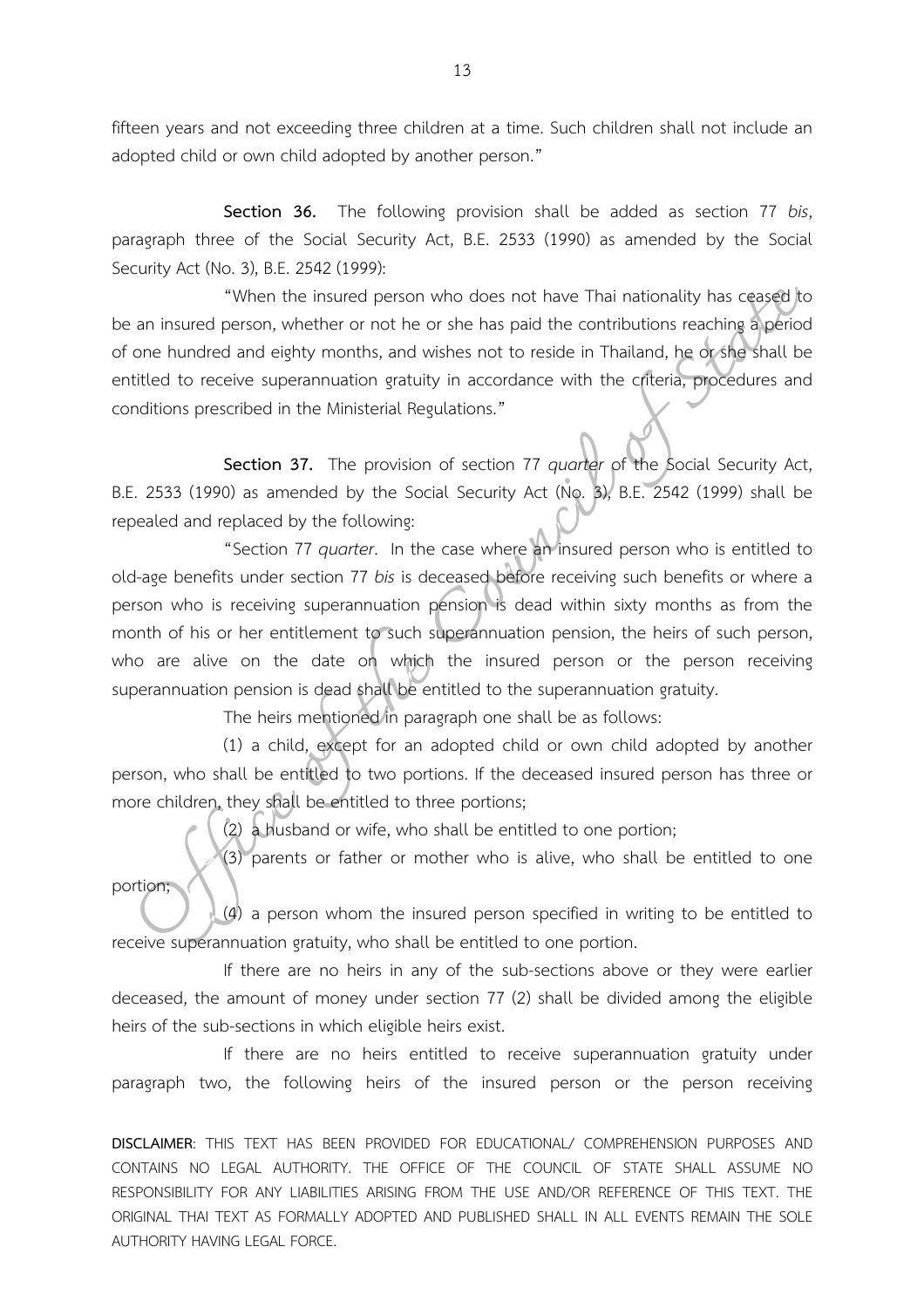superannuation pension, as the case may be, shall be entitled to receive superannuation gratuity in respective order. If there is more than one person in any of the sub-sections, the persons in such sub-section shall receive the benefits equally:

- (1) brothers and sisters of full blood;
- (2) brothers and sisters of half blood;
- (3) grandfathers and grandmothers;
- (4) uncles and aunts."

**Section 38.** The following provision shall be added as section 79/1 in Chapter VIII *Unemployment Benefits*, Title III *Benefits* of the Social Security Act, B.E. 2533 (1990):

"Section 79/1. In the case where an insured person does not work because of a force majeure event or because the employer does not allow work due to a force majeure event causing inability to operate the business as normal, if the insured person has paid contributions for not less than six months within a period of fifteen months before he or she has not carried out his or her work, he or she shall be entitled to unemployment benefits in accordance with the criteria, conditions and rates prescribed in the Ministerial Regulations."

**Section 39.** The provision of section 84 *bis* of the Social Security Act, B.E. 2533 (1990) as amended by the Social Security Act (No. 2), B.E. 2537 (1994) shall be repealed and replaced by the following:

"Section 84/1. If the person whose duty is to comply with the provisions of this Act within the prescribed period of time under section 39, section 45, section 47 and section 47 *bis* has inevitable necessity, and such person has submitted an application for extension of time or postponement with such necessity stated therein, if deemed appropriate, the Secretary-General may extend or postpone such prescribed period of time, provided that the application must be submitted within fifteen days from the date on which such necessity has ceased to exist.

The extension of the period of time as prescribed in section 39 or section 47 shall not result in any reduction or cancellation of surcharge."

**Section 40.** The provision of section 97 of the Social Security Act, B.E. 2533 (1990) as amended by the Social Security Act (No. 2), B.E. 2537 (1994) shall be repealed and replaced by the following: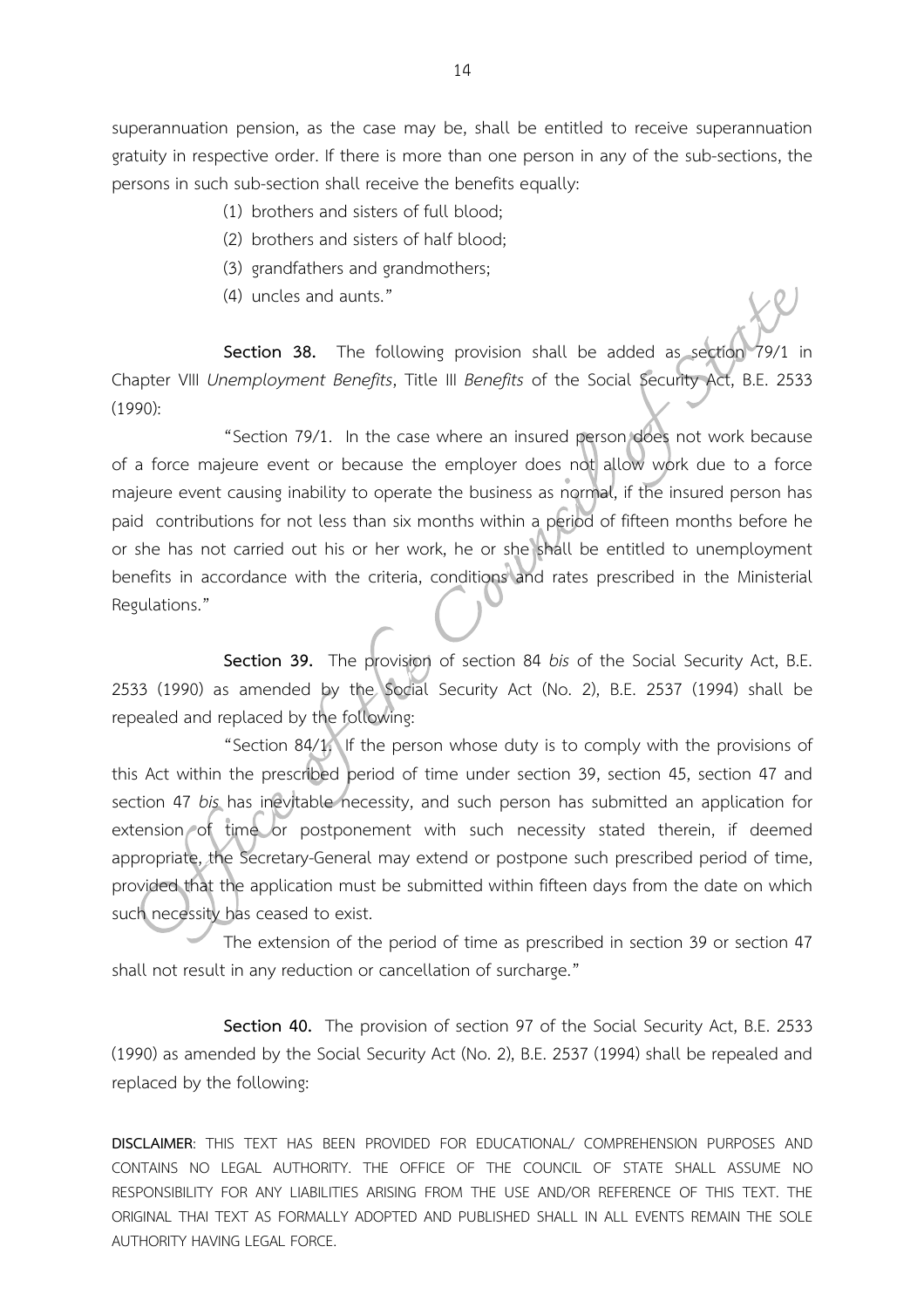"Section 97. Any employer who files the form under section 34 containing a false statement or notifies changes in or amendments to the particulars under section 44 with a false statement or fails to file the form showing contribution remittances within the prescribed period of time under section 47 shall be liable to imprisonment for a term of not exceeding six months or to a fine not exceeding twenty thousand baht or to both."

**Section 41.** Any person who used to receive disability benefits from the Social Security Fund under the Social Security Act, B.E. 2533 (1990) and whose entitlement to such benefits has terminated prior to the effective date of this Act shall be entitled to receive the disability benefits under section 71, paragraph two of the Social Security Act, B.E. 2533 (1990) as amended by this Act as from the effective date of this Act.

Any person who has been entitled to receive disability benefits from the Social Security Fund under the Social Security Act, B.E. 2533 (1990) as amended by the Social Security Act (No. 2), B.E. 2537 (1994) prior to the effective date of this Act shall be entitled to receive the benefits under section 71, paragraph two of the Social Security Act, B.E. 2533 (1990) as amended by this Act.

Section 42. The Social Security Committee and the Medical Committee holding office prior to the effective date of this Act shall continue to perform their duties until the Social Security Committee under section 8 or the Medical Committee under section 14 of the Social Security Act, B.E. 2533 (1990) as amended by this Act, as the case may be, has been appointed which shall not exceed one hundred and eighty days from the effective date of this Act.

**Section 43.** The provision of section 49 of the Social Security Act, B.E. 2533 (1990) as amended by this Act shall apply to the employers who had not remitted contributions or surcharges or failed to remit the full amount of contributions or surcharges prior to the effective date of this Act.

**Section 44.** The Royal Decree issued under section 4 (6) of the Social Security Act, B.E. 2533 (1990) in effect prior to the effective date of this Act shall continue in force until the existence of the Royal Decree issued under section 4 (4) of the Social Security Act, B.E. 2533 (1990) as amended by this Act.